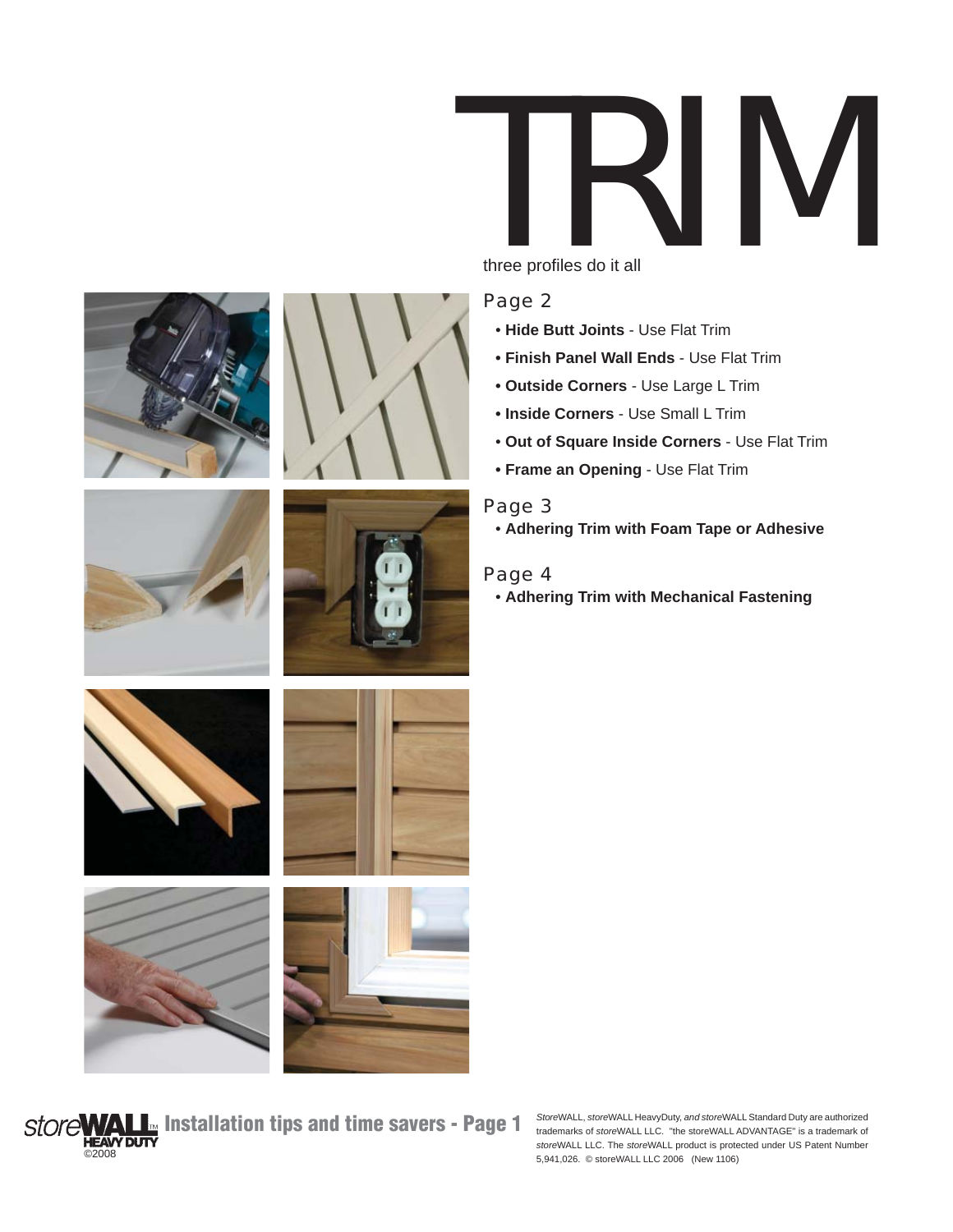# TRIM **Modules and combinations**

**Flat Large L Small L**

It is expected that garage construction is out of square and out of plumb. The modular Trim combination provides the most professional result and easiest installation.



**Flat** Butt joints



Attatch Flat to panel with the edge against the Small L.

TIP: The modular combination allows installation in out-of-plumb and out-of-square corners.



**Small L** Ending panel at corners and projections



**Large L** Outside corners



**Small L** Panel end or picture frame an opening in storeWALL





A standard saw blade can be used for cutting storeWALL trim.



**Flat** Flat trim can be used to create corners.



Flat, Small L and Large L trim can be used in combination.

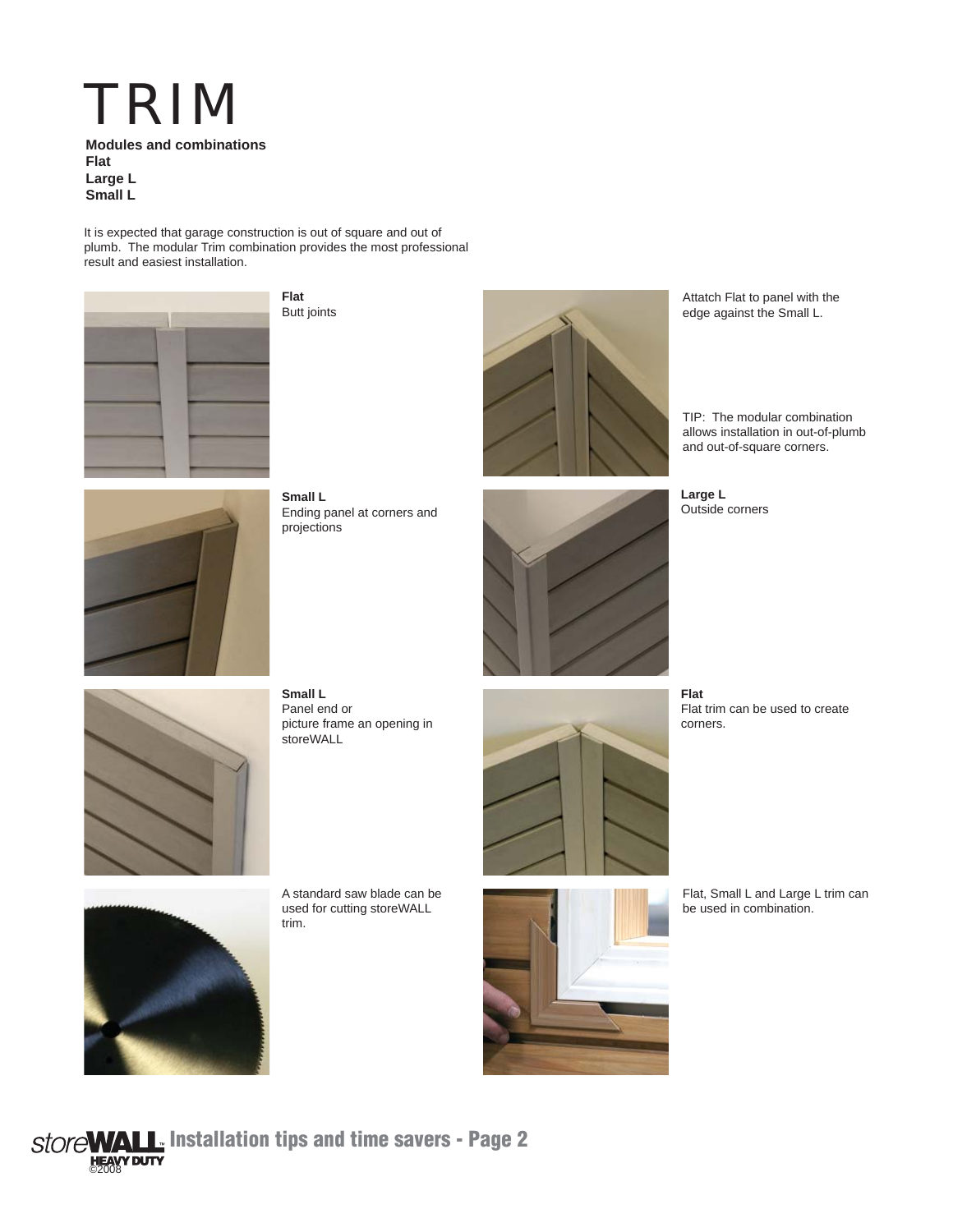# **TRIM** Installation options

Foam Tape, Adhesive, Hammer/Brad/Nailset, Nail Gun



## **Foam Tape**

An Exterior Foam double stick tape is a general purpose tape.The foam tape will provide expansion/contraction to accommodate most applications.

Dealer suggestions: Scotch Exterior Mounting Tape by 3M

Available at TruValue/Ace/ HomeDepot and most hardware stores.



## **Adhesive**

This is ideal for fastening in tough applications. Excellent expansion and contraction makes this an excellent adhesive for panels installed in extreme temperature variations.

Some dealers have had excellent results with LEXEL, by Sashco Sealants. (available at most Ace and True Value stores)

Please contact us for additional information.

TIPS:

Cut tape into 1" long strips



TIPS:

- Lay a bead of adhesive on every slat 1/2" long
- Place bead 1/4" from edge of slat



TIPS:

For maximum adhesion place a strip of tape on every other slat.







#### TIP: **IMPORTANT**

• Allow adhesive to set up on panel for appx. 15 min. before applying trim - if used immediately trim will slip

TIP:

- Apply trim
- Press firmly along entire length of trim